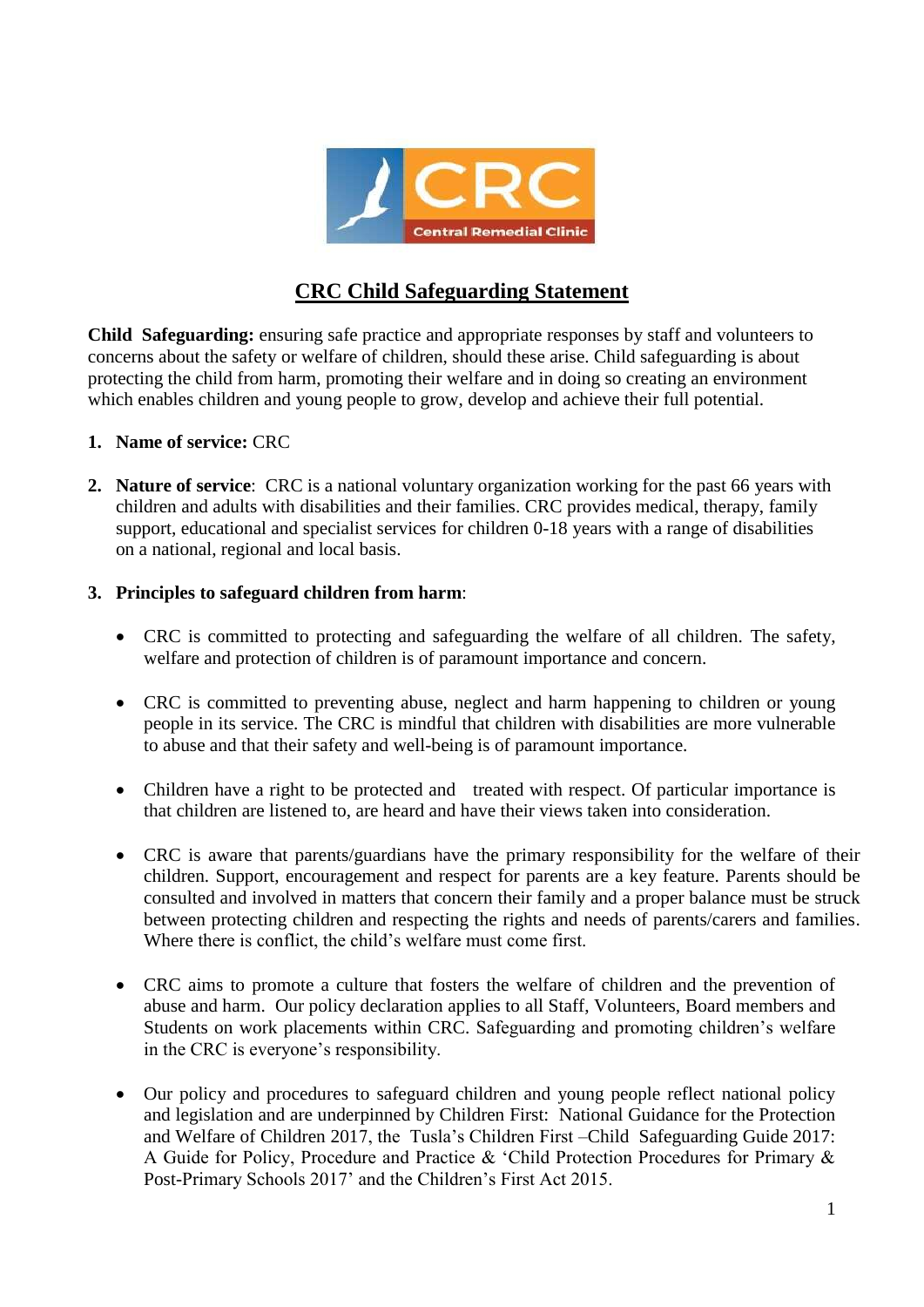# **4. Risk Assessment**

In accordance with the Children's First Act 2015, CRC has carried out an assessment of any potential for harm to a child while availing of our services. Below are a list of the areas of risk identified and the list of procedures for managing these risks.

| $\mathbf{1}$ | <b>Risk identified</b>                                               | Category | Procedure in place to manage risk identified                                                                                                                                                                        | Who is<br><b>Responsible?</b>                       |
|--------------|----------------------------------------------------------------------|----------|---------------------------------------------------------------------------------------------------------------------------------------------------------------------------------------------------------------------|-----------------------------------------------------|
|              | Children with<br>disabilities are                                    | High     | Child and Adult Protection & Welfare Committee<br>established .in CRC                                                                                                                                               | <b>QSLT</b>                                         |
|              | especially<br>vulnerable to<br>abuse.<br>Research has<br>found that  |          | CRC have appointed a 'Relevant person for child<br>protection under the Child Care Act 2015.<br>Staff and volunteers attend mandatory training in                                                                   | Child&Adult<br>Protection &<br>Welfare<br>Committee |
|              | children with<br>disabilities were<br>3.4 times more<br>likely to be |          | Child Protection Awareness once every three<br>years and all complete Children First on line<br>module                                                                                                              | Relevant<br>person<br>identified                    |
|              | abused or<br>neglected than<br>non-disabled<br>children **           |          | CRC provides Social Work and psychology<br>services and family centred supports and<br>recognise the increased risk of abuse to children<br>with disabilities                                                       | Managers<br>All staff and<br>volunteers             |
|              |                                                                      |          | <b>Future Action:</b><br>$\checkmark$ CRC Child Protection & Welfare Policy –<br>to be updated in accordance with<br>'Children First: National Guidance for the<br>Protection and Welfare of Children<br>$(2017)$ ' | Child&Adult<br>Protection &<br>Welfare<br>Committee |

\*\*'*Sullivan & Knutson (2000)'* & '*Children First: National Guidance for the Protection and Welfare of Children (2017)'*

| $\mathbf{2}$ | <b>Risk identified</b>          | Category | Procedure in place to manage risk identified                                                                                                                                                                                                                                                                                                | Who is<br><b>Responsible?</b>                                                                                        |
|--------------|---------------------------------|----------|---------------------------------------------------------------------------------------------------------------------------------------------------------------------------------------------------------------------------------------------------------------------------------------------------------------------------------------------|----------------------------------------------------------------------------------------------------------------------|
|              | Risk of abuse not<br>recognized | High     | Key features of the mandatory training in Child<br>Protection Awareness are signs and indicators of<br>abuse and the identification of the occurrence of<br>harm to a child<br>In addition the HSE e-Learning programme 'An<br><i>Introduction to Children First'</i> is completed by all<br>staff and volunteers.<br><b>Future Action:</b> | <b>QSLT</b><br>Child&Adult<br>Protection &<br>Welfare<br>Committee<br><b>Managers</b><br>All staff and<br>volunteers |
|              |                                 |          | $\checkmark$ Volunteers to complete training<br>$\checkmark$ CRC Child Protection & Welfare Policy –<br>to be updated in accordance with<br>'Children First: National Guidance for the<br>Protection and Welfare of Children (2017)'                                                                                                        | HR Dept.                                                                                                             |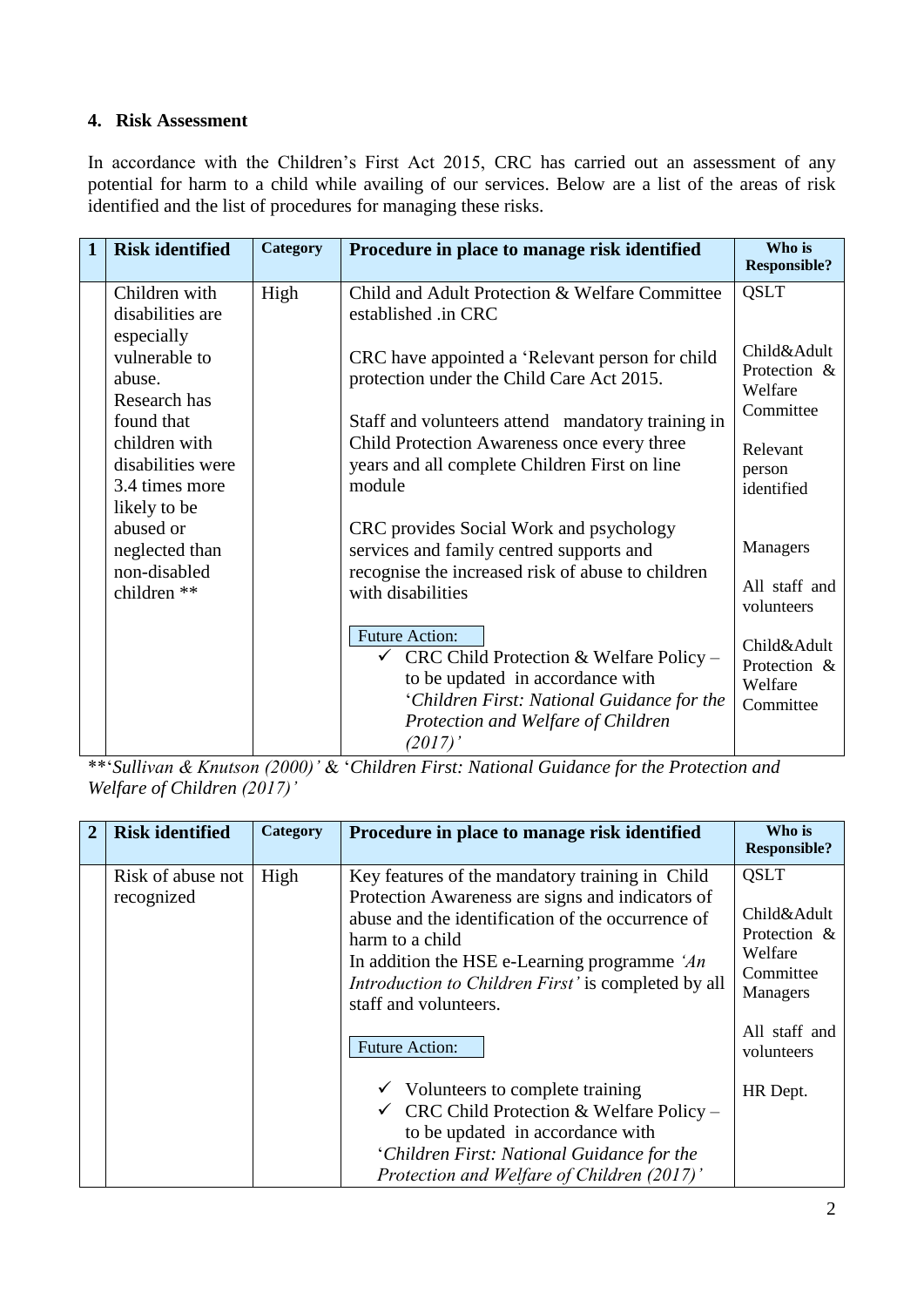| 3                       | <b>Risk identified</b>                                                                                                                                                                                 | Category        | Procedure in place to manage risk identified                                                                                                                                                                                                                                                                                                                                                                                                                                                                                                                                                                                                                                                                                                                                             | Who is<br><b>Responsible?</b>                                                                                   |
|-------------------------|--------------------------------------------------------------------------------------------------------------------------------------------------------------------------------------------------------|-----------------|------------------------------------------------------------------------------------------------------------------------------------------------------------------------------------------------------------------------------------------------------------------------------------------------------------------------------------------------------------------------------------------------------------------------------------------------------------------------------------------------------------------------------------------------------------------------------------------------------------------------------------------------------------------------------------------------------------------------------------------------------------------------------------------|-----------------------------------------------------------------------------------------------------------------|
|                         | <b>Suspected Abuse</b><br>not reported -<br>Staff member<br>unsure of who to<br>go to?                                                                                                                 | Medium          | Key features of the mandatory training is how to<br>Recognise, Report and Record a child protection<br>concern<br>Designated Liaison Persons (DLP's) are<br>established in CRC services & schools                                                                                                                                                                                                                                                                                                                                                                                                                                                                                                                                                                                        | <b>QSLT</b><br>Child&Adult<br>Protection &<br>Welfare<br>Committee                                              |
|                         |                                                                                                                                                                                                        |                 | Staff are informed of the relevant DLP's and<br>DLP's names, and contact details are displayed<br>as appropriate in all CRC premises<br>CRC DLP Group is established to provide<br>support, discuss best practice and keep updated.                                                                                                                                                                                                                                                                                                                                                                                                                                                                                                                                                      | Managers<br>Social Work<br>Dept                                                                                 |
|                         |                                                                                                                                                                                                        |                 | Mandated Persons as defined in the Children's<br>First Act 2015 are identified in CRC and training<br>provided on their statutory obligations.<br><b>Future Action:</b>                                                                                                                                                                                                                                                                                                                                                                                                                                                                                                                                                                                                                  |                                                                                                                 |
|                         |                                                                                                                                                                                                        |                 | $\checkmark$ Photos of DLP's displayed<br>$\checkmark$ Individual letters and information to be<br>sent to Mandated Persons                                                                                                                                                                                                                                                                                                                                                                                                                                                                                                                                                                                                                                                              | Child&Adult<br>Protection &<br>Welfare<br>Committee                                                             |
| $\overline{\mathbf{4}}$ | <b>Risk identified</b>                                                                                                                                                                                 | <b>Category</b> | Procedure in place to manage risk identified                                                                                                                                                                                                                                                                                                                                                                                                                                                                                                                                                                                                                                                                                                                                             | Who is<br><b>Responsible?</b>                                                                                   |
|                         | Risk of child not<br>been listened to<br>or taken<br>seriously.<br>Risk of a child<br>not being<br>understood or<br>having the<br>capacity or mode<br>to communicate<br>related to their<br>disability | Medium          | A culture of listening to children is promoted and<br>highlighted in CRC staff induction<br>Mandatory Child Protection Awareness training<br>for all staff emphasizes listening to the child's<br>voice –Includes staff training re communication with<br>clients with disability and awareness of who to<br>contact in an instance of difficulties understanding<br>communicating with a client<br>Assessment & Support is provided by SW and<br>Psychology depts. and Home Support service<br>Code of Behaviour<br><b>Best Practice Guidelines</b><br>CRC Challenging Behavioral Policy identifies<br>listening to the child<br>Listening to children and young people is actively<br>promoted on an on-going basis by the CEO, SMT<br>and all Department Managers & School Principal. | <b>HRDept</b><br>QSLT<br>Child&Adult<br>Protection &<br>Welfare<br>Committee<br>SW Dept &<br>Psychology<br>Dept |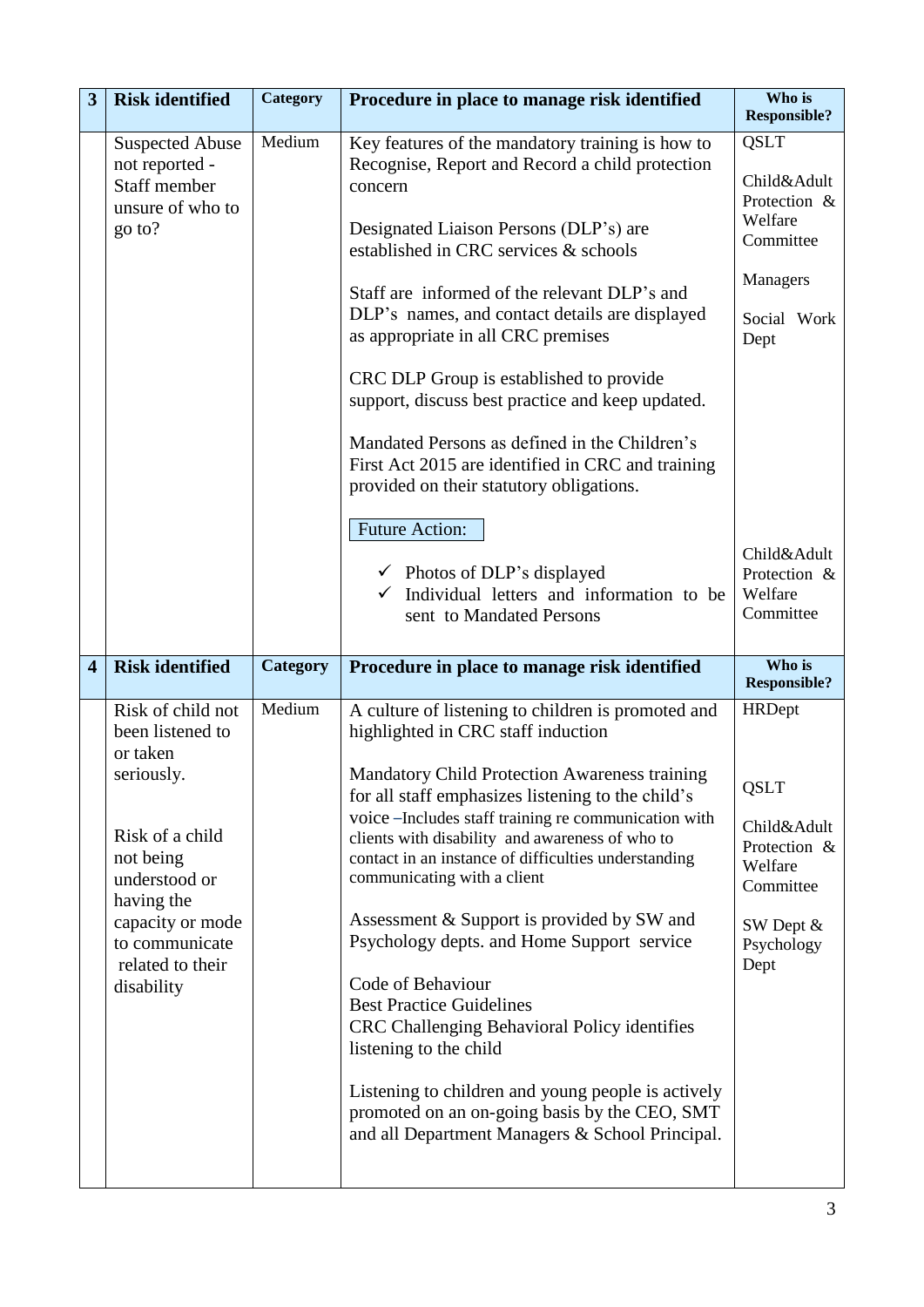|                |                                                                                                                                             |                 | <b>Future Action:</b><br>$\checkmark$ Staff Induction material to be updated in<br>accordance with Children First: National<br>Guidance for the Protection and Welfare<br>of Children, 2017                                                                                                                                                                                  | <b>HR</b> Dept                                                                                  |
|----------------|---------------------------------------------------------------------------------------------------------------------------------------------|-----------------|------------------------------------------------------------------------------------------------------------------------------------------------------------------------------------------------------------------------------------------------------------------------------------------------------------------------------------------------------------------------------|-------------------------------------------------------------------------------------------------|
| 5              | <b>Risk identified</b>                                                                                                                      | Category        | Procedure in place to manage risk identified                                                                                                                                                                                                                                                                                                                                 | Who is<br><b>Responsible?</b>                                                                   |
|                | Recruiting a<br>person with a<br>history of<br>harming children                                                                             | Low             | Ensuring that there are appropriate checks and<br>procedures in place for all staff and volunteers is<br>of paramount importance. Compliance with HR<br>recruitment process includes:<br>3 references,<br>Garda vetting for all new staff<br><b>Future Action:</b><br>$\checkmark$ CRC policy on Garda Vetting and re-<br>vetting of staff to be developed in                | <b>HR</b> Dept<br><b>QSLT</b><br>Child&Adult<br>Protection &<br>Welfare<br>Committee<br>HR Dept |
|                |                                                                                                                                             |                 | accordance with the National Vetting<br>Bureau Act 2012. This policy will outline<br>specific factors which would exclude<br>applicants from working in CRC<br>$\checkmark$ Volunteer Policy on the recruitment and<br>management of volunteers to be updated<br>in accordance with Children First:<br>National Guidance for the Protection and<br>Welfare of Children, 2017 | HR Dept                                                                                         |
| 6              | <b>Risk identified</b>                                                                                                                      | <b>Category</b> | Procedure in place to manage risk identified                                                                                                                                                                                                                                                                                                                                 | Who is<br><b>Responsible?</b>                                                                   |
|                | Allegation of<br>abuse by a Staff<br>member of<br>Volunteer                                                                                 | Low             | Reporting procedure in place in respect of the<br>child and follow up - DLP<br>Reporting procedure in place in respect of staff<br>member or volunteer - Trust in Care                                                                                                                                                                                                       | Managers<br>DLP's<br>HR Dept                                                                    |
| $\overline{7}$ | <b>Risk identified</b>                                                                                                                      | <b>Category</b> | Procedure in place to manage risk identified                                                                                                                                                                                                                                                                                                                                 | Who is<br><b>Responsible?</b>                                                                   |
|                | An identified<br>child welfare<br>/protection<br>concern and a<br>child remaining<br>in an abusive<br>situation due to<br>lack of follow up | Low             | A Child Protection Database with Restricted<br>access is in place<br>Designated liaison persons in place in all services<br>Mandated Persons identified                                                                                                                                                                                                                      | Designated<br>Liaison<br>persons                                                                |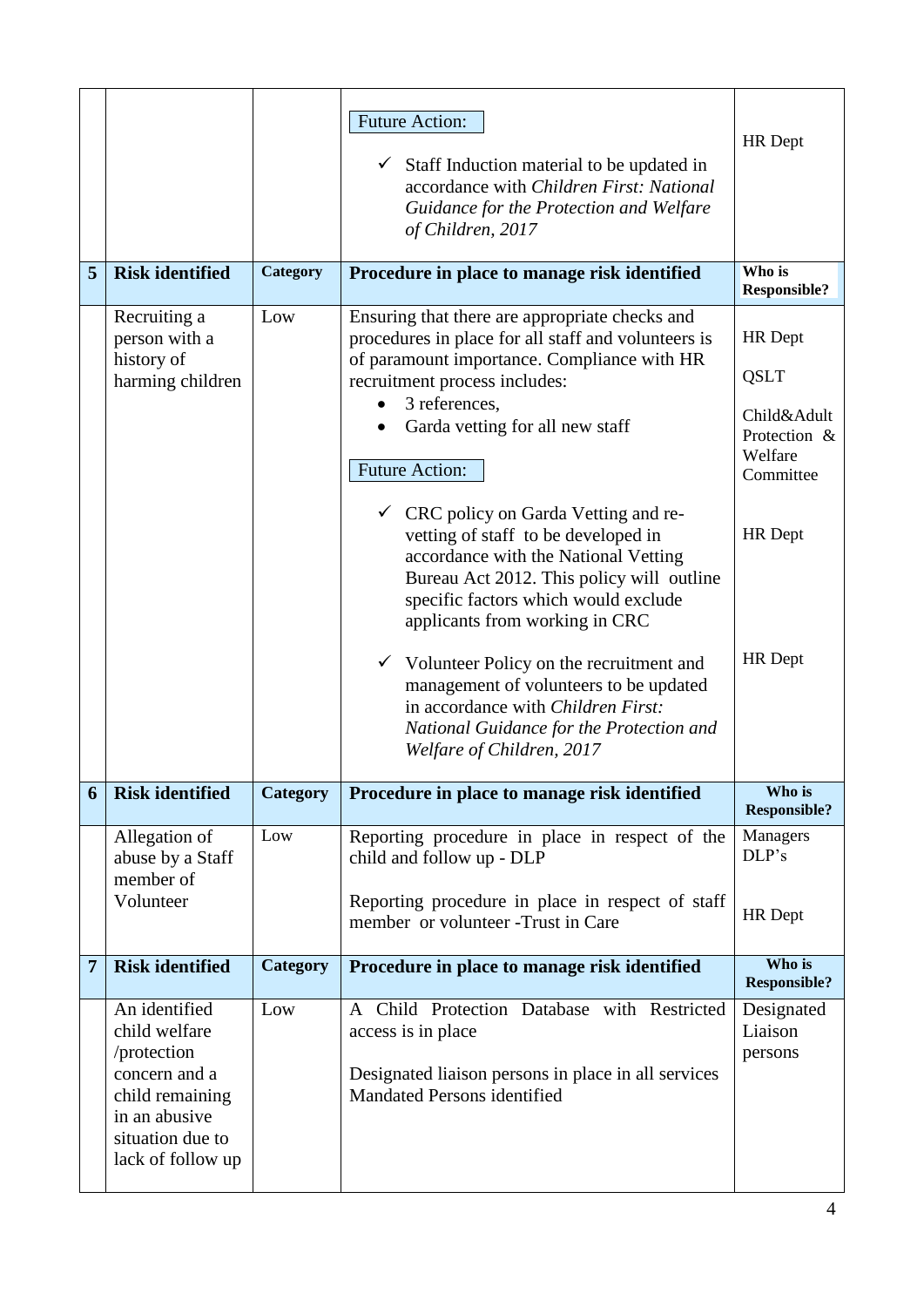# **SAFEGUARDING & PROMOTING CHILD WELFARE IN CRC**

*Procedures and Frameworks in place to Safeguard children* 

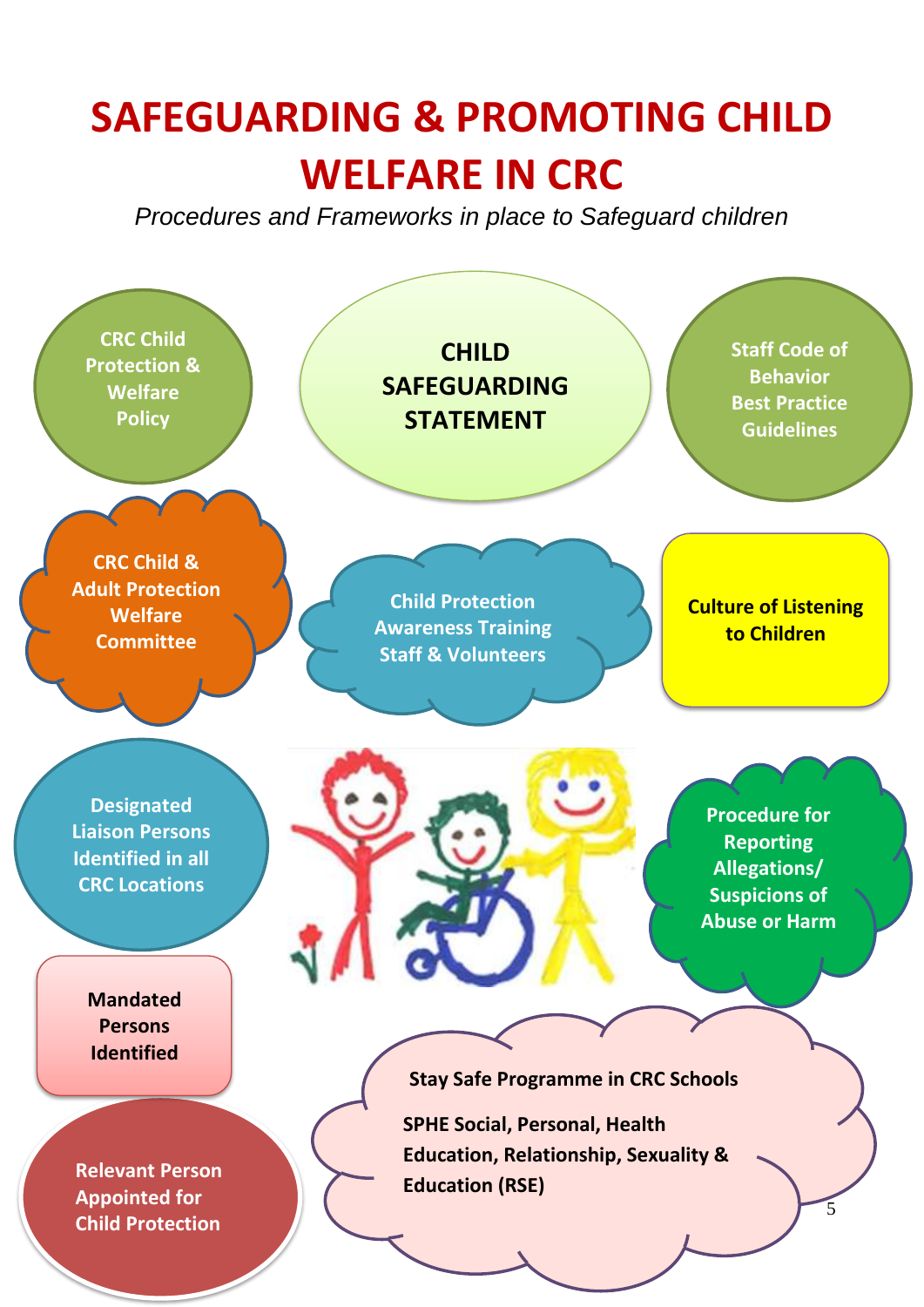### **5**. **Procedures**

CRC has frameworks in place to ensure that children's safety and well-being is of paramount importance. Key components of the framework are:

### **CRC Child and Adult Protection & Welfare Committee**

established in 2015 to oversee overall governance for safeguarding children in CRC services and to ensure that all legislative and national policies are in place and translated into practical guidelines for full effectiveness for the protection of children and adults. The Committee reports to the CRC Quality , Safety, Leadership Team (QSLT) on a quarterly basis

#### **CRC Child Protection and Welfare Policy**

sets out the framework for the management of child protection and welfare concerns in the CRC. This policy actively promotes an environment where children are listened to, procedures are followed and that staff are supported to report concerns and/ or suspicions of abuse.

#### **Child Protection Awareness Training**

is provided for all staff and volunteers so that employees know how to recognize signs and indicators of abuse and harm and how to report their concerns. In addition the HSE e-Learning programme 'An Introduction to Children First' is completed by all staff and volunteers

## **School based Training**

Programmes such as Relationship, Sexuality & Education (RSE), Social, Personal, Health Education (SPHE) and the Stay Safe Programme are delivered in CRC Schools and are designed to increase the child's own knowledge, self-awareness and resilience.

#### **Designated Liaison Persons (DLP)**

DLP's for child protection concerns have been appointed in all CRC services. All issues / concerns raised by staff are followed up by the relevant DLP and if appropriate referred to TUSLA (Child and Family Agency) and /or to the Gardaí

#### **Child Protection Database**

with restricted access - Collates nature of all welfare concerns, referrals to TUSLA and follow up and ages of child, gender , location in service

#### **Mandated Persons**

are identified in all CRC services and their role is clearly outlined and communicated

#### **HR Recruitment Policy**

Robust HR procedures include effective recruitment and selection procedures, Garda vetting of all staff and volunteers and compliance with Garda Vetting legislation

Our Child Safeguarding Statement has been developed in line with requirements under the Children First Act 2015, the *Children First: National Guidance for the Protection and Welfare of Children 2017,* and Tusla's *Child Safeguarding : A Guide for Policy, Procedure and Practice* & *'Child Protection Procedures for Primary & Post-Primary Schools 2017'.*  In addition to the procedures listed in our risk assessment, the following procedures support